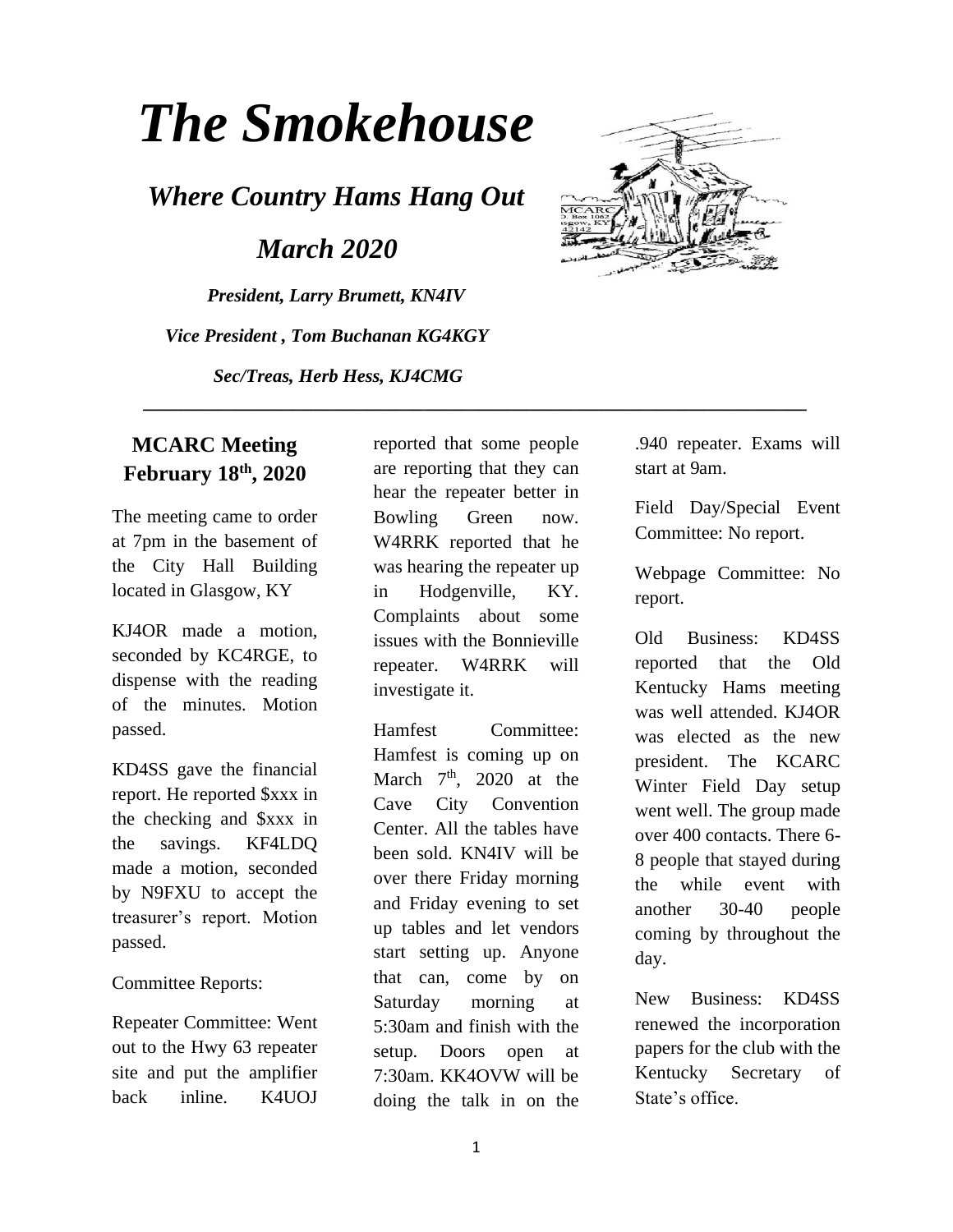K4AUU and K4UOJ gave a presentation about POTA or Parks on the Air. He is very active on this program and has activated several parks and made a lot of contacts.

Motion by KG4KGY, seconded by N9FXU, to adjourn the meeting. Motion passed. The meeting adjourned at 7:40pm. There were 22 members at the meeting.



### **Coronavirus Outbreak Postpones Swains Island W8S DXpedition**

The **[W8S DXpedition](https://swains2020.lldxt.eu/)** to Swains Island in the Pacific, set to take place in mid-March, has been postponed until fall as a result of travel restrictions imposed on individuals entering American Samoa, stemming from the recent coronavirus outbreak. The Department of Health allows non-residents to enter American Samoa only via Hawaii after a 14 day mandatory quarantine in Hawaii, and the DXpedition was unable to

accommodate that requirement.

"Everything is prepared for our DXpedition, and we are eager to go, but unfortunately the coronavirus outbreak is out of our control," the DXpedition team said in announcing the delay. "Although this is a disappointment for everyone, the W8S DXpedition is not cancelled, but just postponed for later this year."

The DXpedition said it would alert the DX community as soon as it has new firm dates for the trip.

AddThis Sharing Buttons Share to Facebook

Share to Twitter Share to LinkedIn Share to Reddit Share to More



# **Outer Space is Your Next Radio Frontier!**

You can make contacts through amateur radio satellites, and even with

the International Space Station, using equipment you probably own right now! All it takes is the right information, which you'll find in ARRL's new book *[Amateur Radio](http://www.arrl.org/shop/Amateur-Radio-Satellites-for-Beginners/)  [Satellites for Beginners](http://www.arrl.org/shop/Amateur-Radio-Satellites-for-Beginners/)*.

Dozens of spacecraft are in orbit just waiting for your signals, and more are being launched every year. This book is your guide to a whole new world of operating enjoyment. Inside you will be able to locate satellites and determine when they will be available in orbit, gain tips for building your own "satellite station, find a simple step-by-step guide to making your first contacts, and discover satellite antenna projects you can build at home.

"Even with just a dualband FM transceiver and a mobile antenna, you can make contacts through an amateur satellite!" said ARRL author and *QST* Editor Steve Ford, WB8IMY.

Building amateur radio satellites is difficult; communicating through amateur satellites is not. *Amateur Radio Satellites for Beginners* will introduce you to new experiences that you may have thought were out of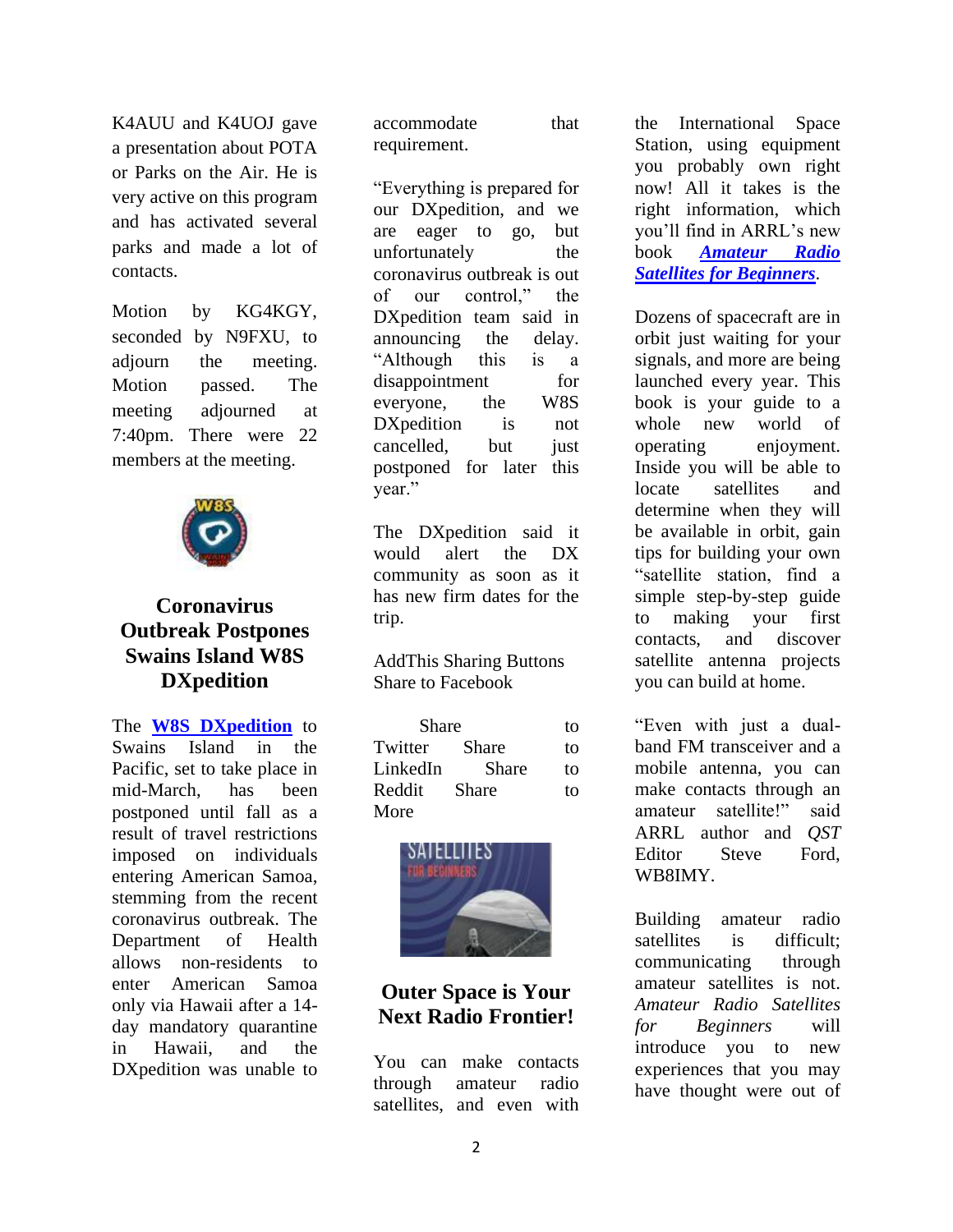your reach. Start reading and discover how easy it can be!

*Amateur Radio Satellites for Beginners* is available from the **[ARRL Store](http://www.arrl.org/shop)** or your **[ARRL Dealer](http://www.arrl.org/arrl-publication-dealers)**. (ARRL Item no. 1304, ISBN: 978-1-62595-130- 4), \$22.95 retail, special ARRL Member Price \$19.95. Call (860) 594- 0355 or, toll-free in the US, (888) 277-5289. It will also be available as an ebook for the Amazon Kindle.



## **International Group to Reactivate the Legendary Yasme VP2VB Call Sign**

On Tuesday, March 10, an international group now in New York will set sail to the British Virgin Islands and activate the VP2VB call sign of *Yasme* fame for 6 days, focusing on the low bands with two stations. VP2VB was the call sign of the legendary Danny Weil, VP2VB, skipper of the *Yasme* series of sailing vessels that carried the peripatetic adventurer traveled from one DX

location to another in the 1950s and early 1960s. His activities provided the impetus to create **[The](http://www.yasme.org/)  [Yasme Foundation](http://www.yasme.org/)**. For the 2020 "Yasme Memorial Expedition," operators will include Adrian Ciuperca, KO8SCA; Martti Laine, OH2BH; Niko Halminen, OH2GEK, and Sandro Nitoi, VE7NY. QSL via OH2BH.

A Briton, Weil was, by trade, a watch and clock maker with a sense of adventure. His initial *Yasme* (often also rendered as YASME) sailing voyage was to the British Virgin Islands. Yasme derives from the Japanese word "yasume," which means "to make tranquil." Another giant of ham radio history, the legendary DXer Dick Spencely, KV4AA, became aware of Weil's aspirations and suggested that he combine amateur radio with his ambitious travel itinerary. Spencely taught Weil Morse code and helped him secure the VP2VB call sign, which was to become famous around the globe. Spencely secured the initial ham radio gear for the *Yasme* and became a tireless fundraiser for The Yasme Foundation as well.

Ultimately, there were three *Yasmes*. From 1955 until 1962, Weil operated from several ports of call in the Caribbean and the Pacific. This latter-day VP2VB DXpedition will count toward **[Yasme](http://www.yasme.org/operating-awards/)  [awards](http://www.yasme.org/operating-awards/)** and marks the first activation of VP2VB in more than 60 years.

This month's VP2VB DXpedition will trace Weil's original route in the British Virgin Islands under a special license authorization, to pay homage to those early years of DXing and to honor the spirit he embraced, which inspired a generation of DXers.

Weil's last expedition in the Pacific included stops at HC8 and FO8 (Clipperton Island), the latter an especially harrowing and lifethreatening experience. His new wife, Naomi, was with him at the time. The Mexican Navy rescued them and towed the *Yasme* to California. Weil went solo to several more stops in the Pacific before retiring from DXpeditioning and settling in Texas in 1963. He resumed his profession of a watch and clock maker there and became a US citizen. He was not to be heard on the air again —